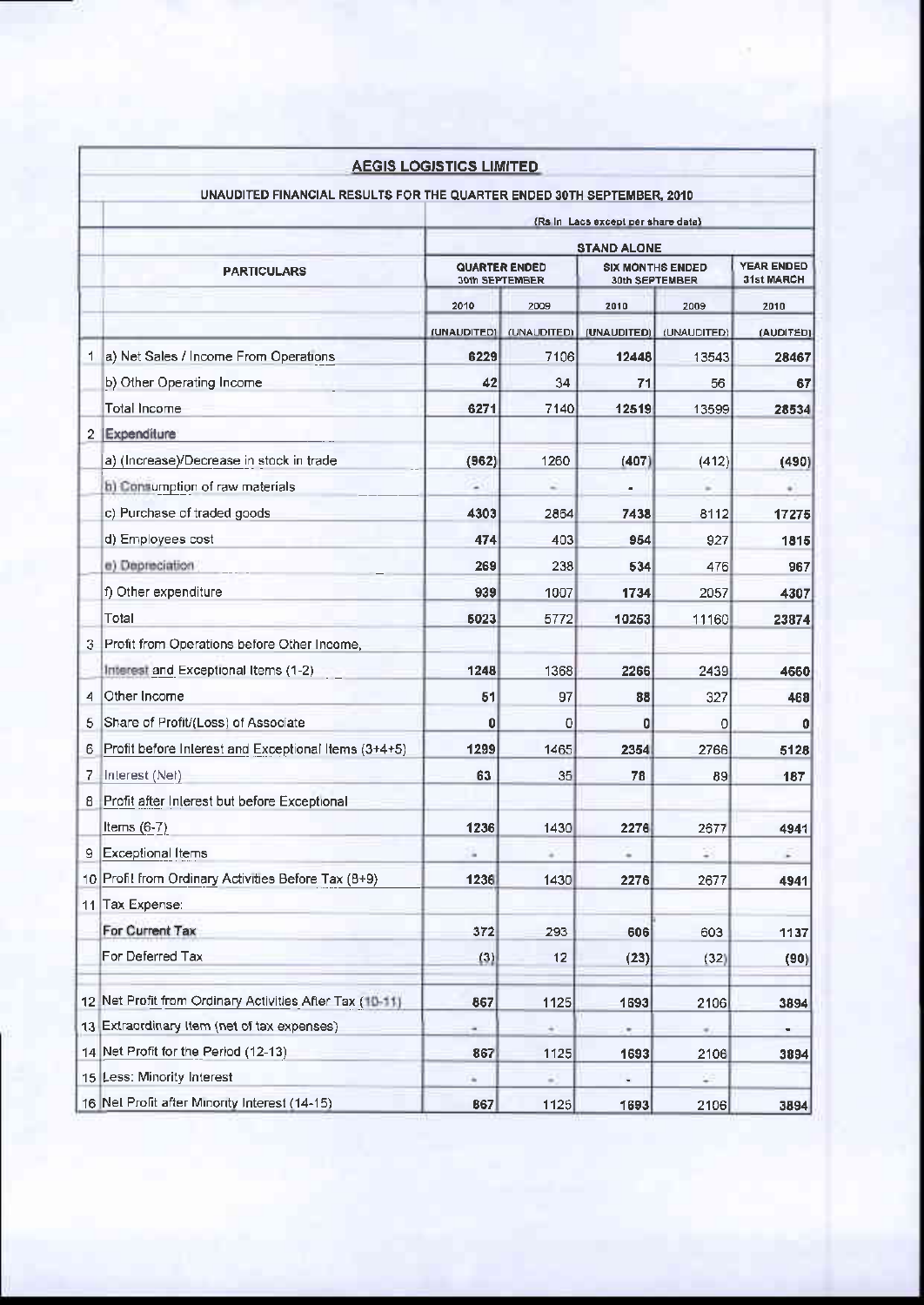|     |                                                                                                                   | (Rs In Lace except per share data)     |             |                                                  |                                 |                                 |  |
|-----|-------------------------------------------------------------------------------------------------------------------|----------------------------------------|-------------|--------------------------------------------------|---------------------------------|---------------------------------|--|
|     | <b>PARTICULARS</b>                                                                                                | <b>STAND ALONE</b>                     |             |                                                  |                                 |                                 |  |
|     |                                                                                                                   | <b>QUARTER ENDED</b><br>30th SEPTEMBER |             | <b>SIX MONTHS ENDED</b><br><b>30th SEPTEMBER</b> |                                 | <b>YEAR ENDED</b><br>31st MARCH |  |
|     |                                                                                                                   | 2010                                   | 2009        | 2010                                             | 2009<br>(UNAUDITED) (UNAUDITED) | 2010<br>(AUDITED)               |  |
|     |                                                                                                                   | (UNAUDITED)                            | (UNAUDITED) |                                                  |                                 |                                 |  |
|     | 17 Paid-up Equity Share Capital                                                                                   | 3128                                   | 1974        | 3128                                             | 1974                            | 1877                            |  |
|     | (Face Value of Rs 10/- each)                                                                                      |                                        |             |                                                  |                                 |                                 |  |
| 18  | Reserves Excluding Revaluation Reserves as per<br>Balance Sheet of previous accounting year                       | $\equiv$                               | ٠           | ۰                                                | ÷                               | 16.747                          |  |
| 19  | Earning Per Share (EPS) before / after Extraordinary<br>items (Rs) Basic & Diluted(Not annualised)                | 2.77                                   | 3 4 9       | 5.41                                             | 652                             | 12.44                           |  |
|     | 20 Debenture Redemption Reserve                                                                                   | 250                                    |             | 250                                              | ×                               | 250                             |  |
|     | 21 Paid up Debt Capital*                                                                                          | 5,531                                  | <b>NA</b>   | 5,531                                            | N.A.                            | 6,135                           |  |
|     | 22 Debt Service Coverage ratio (DSCR)(no.of limes)**                                                              | 4.25                                   | 15.11       | 3.37                                             | 6.93                            | 5.42                            |  |
|     | 23 Interest Service Coverage ratio (ISCR)(no of times)***                                                         | 20.62                                  | 41.66       | 30.18                                            | 31.08                           | 27.42                           |  |
|     | 24 Public Shareholding                                                                                            |                                        |             |                                                  |                                 |                                 |  |
|     | Number of Shares                                                                                                  | 10457137                               | 7259799     | 10457137                                         | 7259799                         | 6291370                         |  |
|     | Percentage of Shareholding                                                                                        | 33%                                    | 37%         | 33%                                              | 37%                             | 33%                             |  |
| 25. | Promoters and Promoters Group Shareholding                                                                        |                                        |             |                                                  |                                 |                                 |  |
|     | a) Pledged/Encumbered                                                                                             |                                        |             |                                                  |                                 |                                 |  |
|     | - Number of shares                                                                                                | O                                      | 0           | 0                                                | 0                               | 0                               |  |
|     | - Percentage of shares (as a % of the total                                                                       | 0%                                     | 0%          | 0%                                               | 0%                              | 0%                              |  |
|     | shareholding of promoter and promoter group)                                                                      |                                        |             |                                                  |                                 |                                 |  |
|     | - Percentage of shares (as a % of the total                                                                       | 0%                                     | $0\%$       | $0\%$                                            | 0%                              | 0%                              |  |
|     | share capital of the company)                                                                                     |                                        |             |                                                  |                                 |                                 |  |
|     | b) Non-Encumbered                                                                                                 |                                        |             |                                                  |                                 |                                 |  |
|     | - Number of shares                                                                                                | 20852360                               | 12511417    | 20852360                                         | 12511417                        | 12511417                        |  |
|     | Percentage of shares (as a % of the total                                                                         | 100%                                   | 100%        | 100%                                             | 100%                            | 100%                            |  |
|     | shareholding of promoter and promoter group)                                                                      |                                        |             |                                                  |                                 |                                 |  |
|     | - Percentage of shares (as a % of the total                                                                       | 67%                                    | 63%         | 67%                                              | 63%                             | 67%                             |  |
|     | share capital of the company)                                                                                     |                                        |             |                                                  |                                 |                                 |  |
|     | Paid up debt capital = Long term debts                                                                            |                                        |             |                                                  |                                 |                                 |  |
|     | '* DSCR = Earnings before Interest & Tax/(Interest + Principal Instalments on<br>Long Term Debis dunng the penod) |                                        |             |                                                  |                                 |                                 |  |
|     | *** ISCR = Earnings before Interest & Tax/Interest                                                                |                                        |             |                                                  |                                 |                                 |  |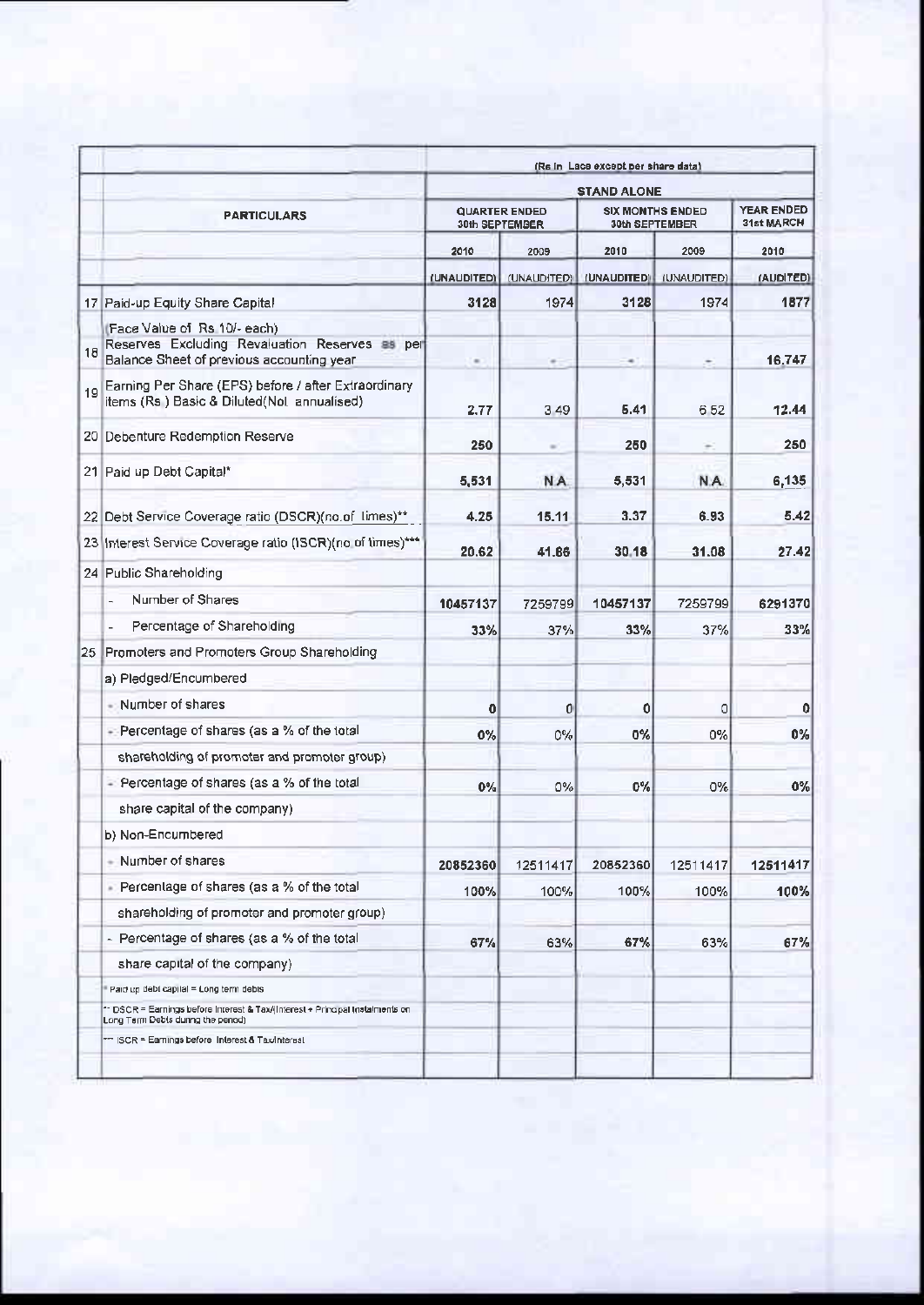|                                                                          | <b>AEGIS LOGISTICS LIMITED</b>          |                                               |              |                                           |           |
|--------------------------------------------------------------------------|-----------------------------------------|-----------------------------------------------|--------------|-------------------------------------------|-----------|
| UNAUDITED SEGMENT INFORMATION FOR THE QUARTER ENDED 30th SEPTEMBER, 2010 |                                         |                                               |              |                                           |           |
|                                                                          |                                         |                                               | (Re.in Lace) |                                           |           |
|                                                                          | <b>STAND ALONE</b><br><b>YEAR ENDED</b> |                                               |              |                                           |           |
| <b>PARTICULARS</b>                                                       |                                         | <b>QUARTER ENDED</b><br><b>30th SEPTEMBER</b> |              | <b>SIX MONTHS ENDED</b><br>30th SEPTEMBER |           |
|                                                                          | 2010                                    | 2009                                          | 2010         | 2009                                      | 2010      |
|                                                                          | (UNAUDITED)                             | (UNAUDITED)                                   | (UNAUDITED)  | (UNAUDITED)                               | (AUDITED) |
| <b>Segment Revenue</b>                                                   |                                         |                                               |              |                                           |           |
| Liquid Terminal Division                                                 | 1544                                    | 1516                                          | 3006         | 2926                                      | 6113      |
| Gas Terminal Division                                                    | 4727                                    | 5624                                          | 9513         | 10673                                     | 22421     |
| <b>Net Sales / Income From Operations</b>                                | 6271                                    | 7140                                          | 12519        | 13599                                     | 28534     |
| <b>Segment Results</b>                                                   |                                         |                                               |              |                                           |           |
| Profit before tax & interest                                             |                                         |                                               |              |                                           |           |
| <b>Liquid Terminal Division</b>                                          | 753                                     | 706                                           | 1459         | 1265                                      | 2590      |
| <b>Gas Terminal Division</b>                                             | 966                                     | 1032                                          | 1615         | 2027                                      | 3757      |
| sub-total                                                                | 1719                                    | 1738                                          | 3074         | 3292                                      | 6347      |
| Less : Interest (net)                                                    | 63                                      | 35                                            | 78           | 89                                        | 187       |
| Other un-allocable expenditure (net)                                     | 420                                     | 273                                           | 720          | 526                                       | 1219      |
| <b>Total Profit Before Tax</b>                                           | 1236                                    | 1430                                          | 2276         | 2677                                      | 4941      |
| <b>Capital Employed</b>                                                  |                                         |                                               |              |                                           |           |
| (Segment Assets Less Segment Liabilities)                                |                                         |                                               |              |                                           |           |
| <b>Liquid Terminal Division</b>                                          | 9837                                    | 7880                                          | 9837         | 7880                                      | 7972      |
| <b>Gas Terminal Division</b>                                             | 9622                                    | 5828                                          | 9622         | 5828                                      | 6898      |
| Total                                                                    | 19459                                   | 13708                                         | 19459        | 13708                                     | 14870     |